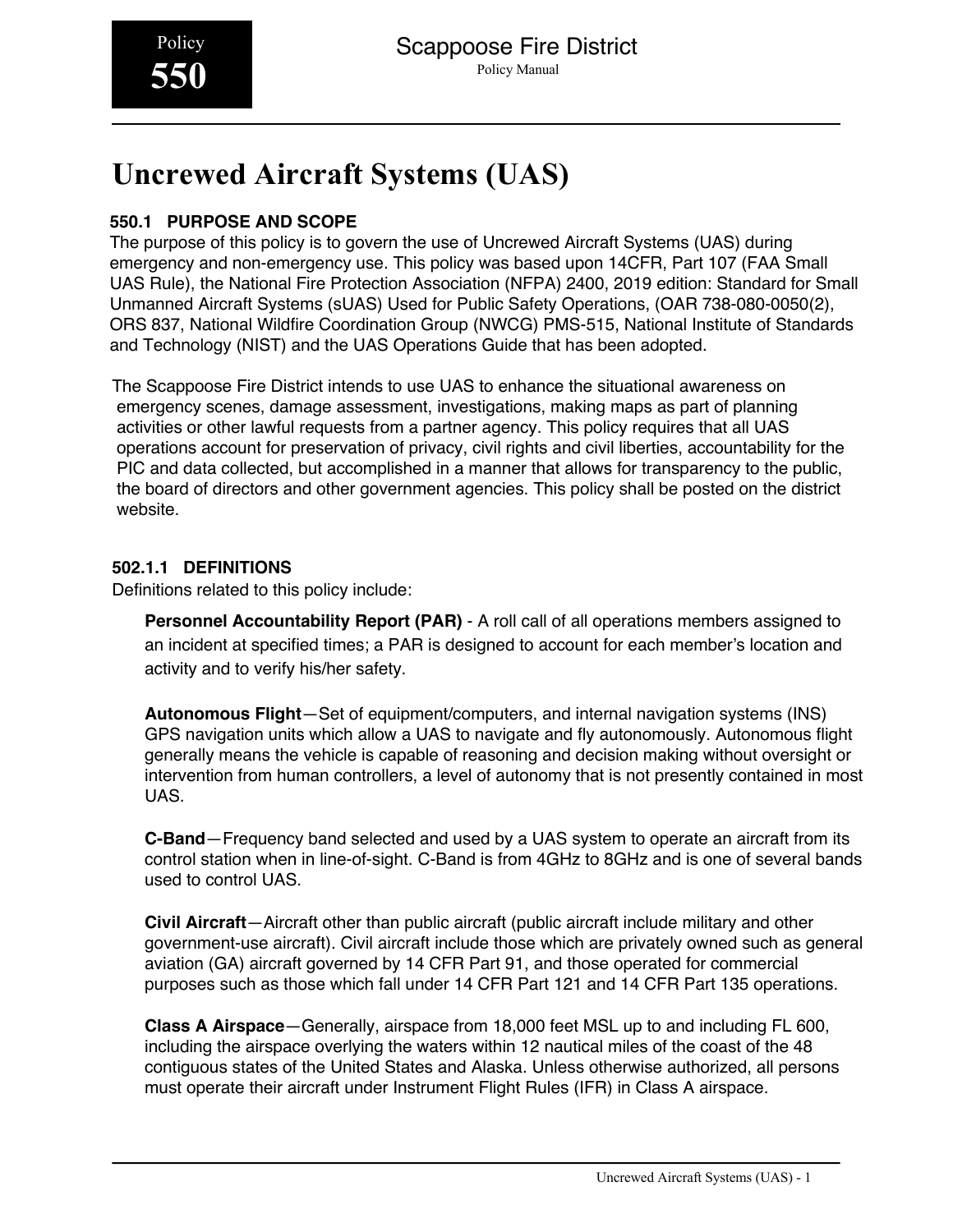**Class B Airspace**—Generally, airspace from the surface to 10,000 feet MSL surrounding the nation's busiest airports having very high numbers of airport operations or passenger enplanements. The configuration of each Class B airspace area is individually tailored and consists of a surface area and two or more layers (some Class B airspace areas resemble upside-down wedding cakes) and is designed to contain all published instrument procedures once an aircraft enters the airspace. An ATC clearance and two-way communication is required for all aircraft to operate in the area, and all aircraft that are so cleared receive separation instructions within the airspace.

**Class C Airspace**—Generally, that airspace from the surface to 4,000 feet above the airport elevation surrounding those airports that have an operational control tower, are serviced by a radar approach control, and have a certain number of IFR operations or passenger enplanements. Although the configuration of each Class C area is individually tailored, the airspace usually consists of a surface area with a five nautical mile (NM) radius, a circle with a 10 NM radius that extends no lower than 1,200 feet up to 4,000 feet above the airport elevation, and an outer area that is not charted. Each person must establish two-way radio communications with the ATC facility providing air traffic services prior to entering the airspace, and thereafter maintain those communications while within the airspace.

**Class D Airspace**—Generally, airspace from the surface to 2,500 feet above the airport elevation surrounding those airports that have an operational control tower. The configuration of each

Class D airspace area is individually tailored and when instrument procedures are published, and the airspace will normally be designed to contain the procedures. Arrival extensions for instrument approach procedures may be within Class D or Class E airspace. Unless otherwise authorized, each person must establish two-way radio communications with the ATC facility providing air traffic services prior to entering the airspace and thereafter maintain those communications while in the airspace.

**Class E Airspace**—Generally, if the airspace is not Class A, Class B, Class C, or Class D, and it is controlled airspace, it is Class E airspace. Class E airspace extends upward from either the surface or a designated altitude to the overlying or adjacent controlled airspace. When designated as a surface area, the airspace will be configured to contain all instrument procedures. Also, in this class are federal airways, airspace beginning at either 700 or 1,200 feet AGL used to transition to/from the terminal or en route environment, en route domestic, and offshore airspace areas designated below 18,000 feet MSL. Unless designated at a lower altitude, Class E airspace begins at 14,500 MSL over the United States, including that airspace overlying the waters within 12 NMs of the coast of the 48 contiguous states and Alaska, up to, but not including 18,000 feet MSL, and the airspace above FL 600.

**Class G Airspace**—Airspace not designated as Class A, B, C, D or E.

Note for Airspace definitions: There are also minimum equipment requirements for aircraft to operate in each class of airspace. This in many ways can be a limiting factor to UAS operators. (FAA 2014d)

**Certificate Of waiver or Authorization (COA)**— COA is an authorization issued by the Air Traffic Organization to a public operator for a specific UA activity. After a complete application is submitted, FAA conducts a comprehensive operational and technical review. If necessary, provisions or limitations may be imposed as part of the approval to ensure the UA can operate safely with other airspace users.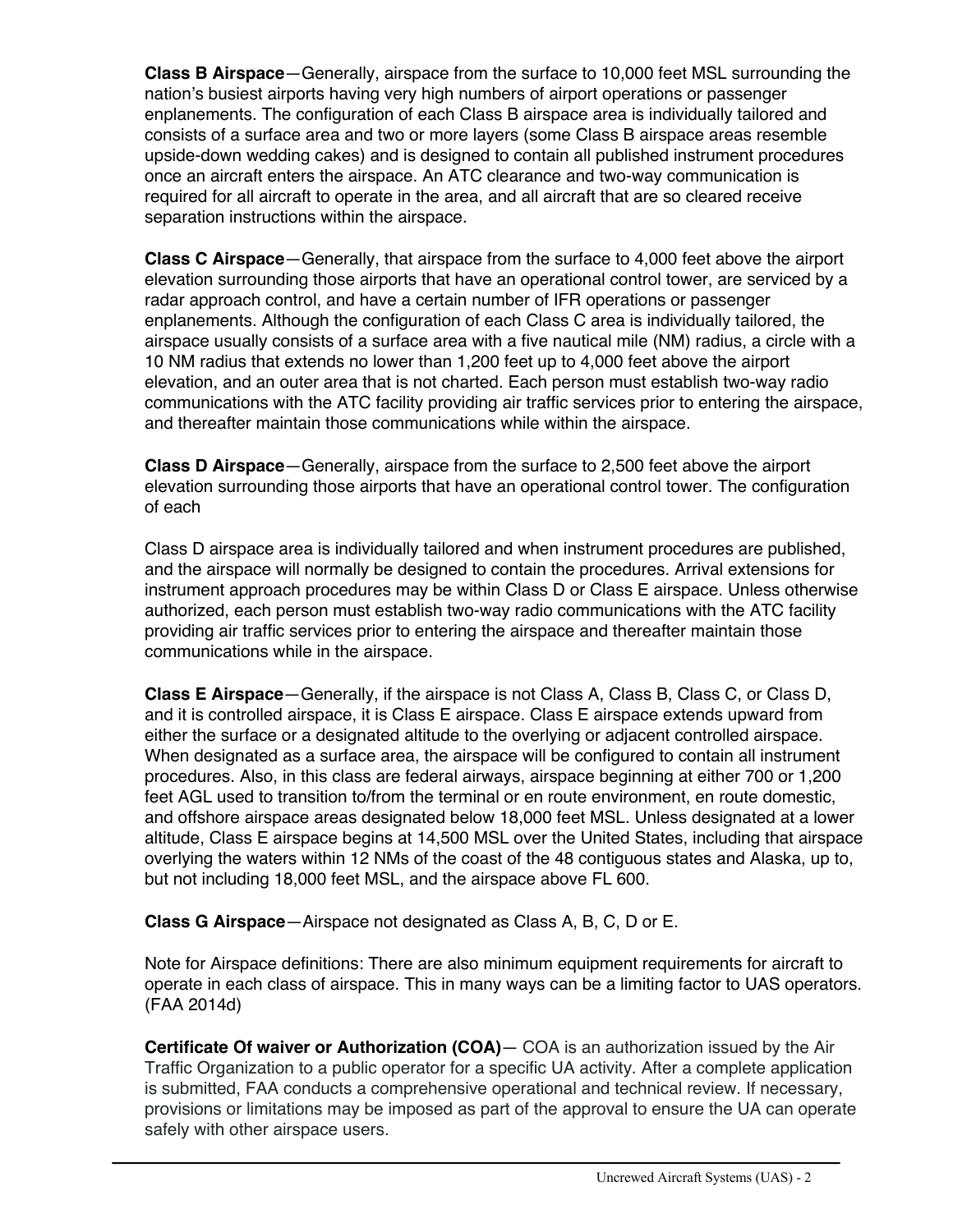**Collision Avoidance**—The sense and avoid (detect-and-avoid) system function where the UAS takes appropriate action to prevent an intruder from penetrating the collision volume. Action is expected to be initiated within a relatively short time horizon before the closest point of approach. The collision avoidance function engages when all other modes of separation fail. (See SAA; see DAA)

**Communication Link**—The voice or data relay of instructions or information between the UAS pilot and the ATC and other NAS users. It is generally understood that there are two possible communication links: one from the UAS operator to/from the vehicle and the other from the payload operator to/from the vehicle.

**Control Station**—The equipment used to maintain control, communicate with, guide, or otherwise pilot an unmanned aircraft. The control station includes the communications equipment, computers, control inceptors, and displays used to control the vehicle as well as the physical enclosure, support systems, and power sources.

**Crewmember [UAS]**—In addition to the crewmembers identified in 14 CFR Part 1, a UAS flight crewmember includes pilots, sensor/payload operators, and visual observers, but may include other persons as appropriate or required to ensure safe operation of the aircraft.

**Data-link**—Typically, a ground-to-air communications system that transmits information via digital coded pulses. However, data-link can also be air-to-air, ground-to-ground, and groundto-space.

**Fire Traffic Area Protocol (FTA)** — Firefighting aircraft follow a communications protocol known as the FTA, which is a 12-mile radius from the center point of an incident. UAS are typically launched and recovered from inside the FTA. UASPs must follow this protocol before the aircraft is launched.

**Lost Link**—Describes the state of the aircraft when it has no communication with ground control. Once the link is lost, the operator is no longer in control of the airplane until link is regained. In the event of lost link, the UAS executes preprogrammed lost link procedures, which can be loaded prior to takeoff or during flight depending on the type of UAS. The aircraft will strictly follow the procedures preprogrammed by the operator. A few examples of lost link procedures are listed below:

- Fly to the recovery field
- Fly to a specific set of coordinates using GPS
- Take any action it was preprogrammed to take (such as flight termination).

**Model Aircraft**—An unmanned aircraft that is capable of sustained flight in the atmosphere; flown within visual line-of-sight of the person operating the aircraft and flown for hobby or recreational purposes.

**Narrow Beam Antenna**—High gain antenna with a focused narrow sector for a long distance.

**Notice To Air Mission (NOTAM)** —A **NOTAM** is a notice containing information essential to personnel concerned with flight operations but not known far enough in advance to be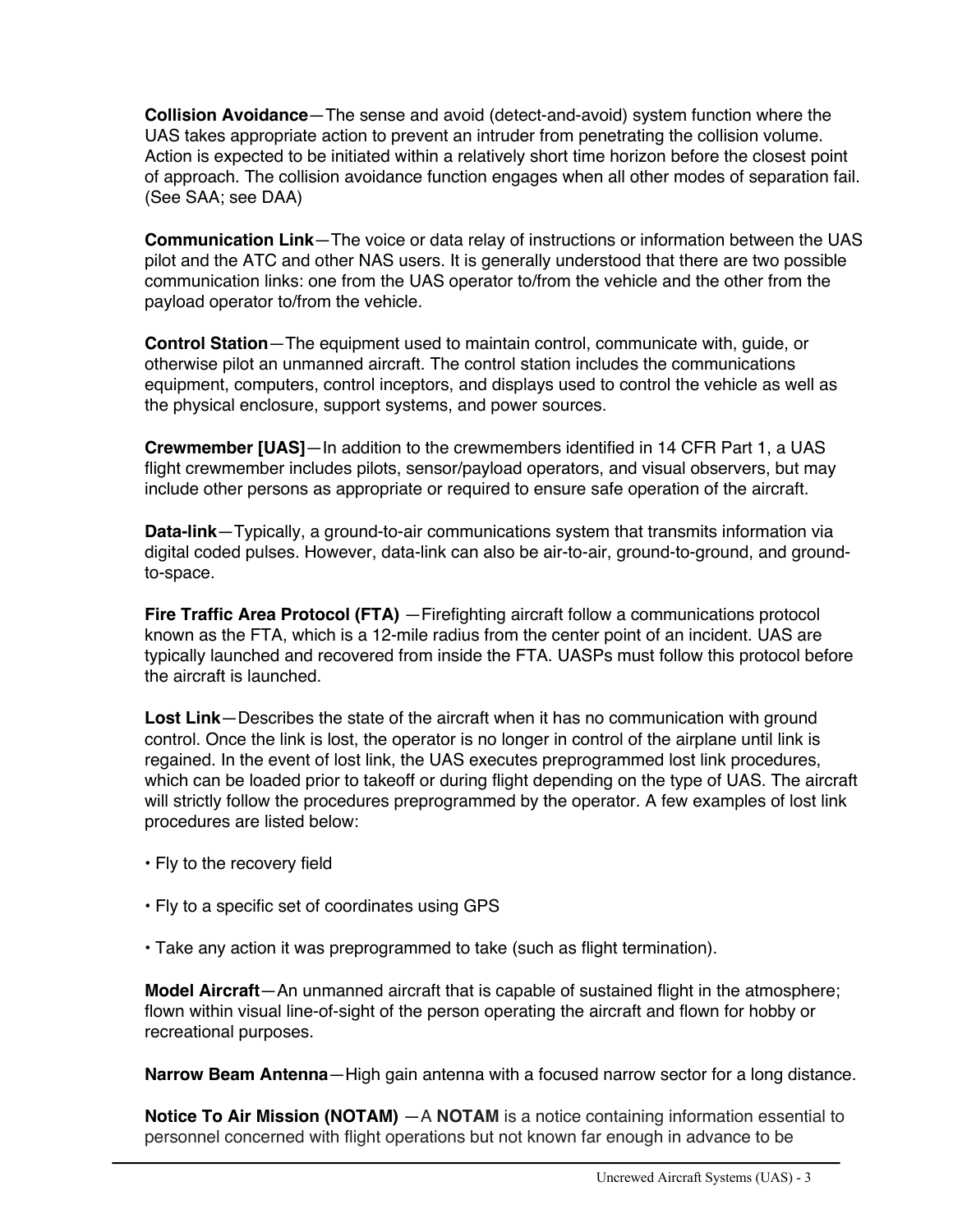publicized by other means. It states the abnormal status of a component of the National Airspace System ( NAS ) – not the normal status.

**OMNI Antenna**—Omnidirectional antenna that sends and receives signals equally in all directions.

**Operator**—Under the proposed FAA rule for small UAS, pilots of a small UAS will be considered operators.

**Payload**—Set of sensors and cameras carried on board a UAS.

**Public Aircraft**—An aircraft operated by a governmental entity (including federal, state, or local governments, and the U.S. DOD and its military branches) for certain purposes as described in 49 U.S.C. §§ 40102(a)(41) and 40125. Public aircraft status is determined on an operation-by-operation basis. See 14 CFR Part 1, § 1.1 for a complete definition of a public aircraft.

**Public Aviation**—Public Aircraft Operation (PAO) is limited by statute to certain government operations within U.S. airspace. Although these operations must comply with certain general operating rules (including those applicable to all aircraft in the NAS), other civil certification and safety oversight regulations do not apply. Whether or not an operation may be considered public is determined on a flight-by-flight basis, under the terms of the statute (49 U.S.C. 40102 and 49 U.S.C. 40125) and depends on factors such as aircraft ownership, operator, the purpose of the flight, and the persons on board the aircraft.

**SATCOM**—Satellite communications: Term used to describe controlling the aircraft in BLOS using a satellite system and equipment.

**SCAPPOOSE COA**—In March of 2021 the FAA issues two COA's to the Scappoose Fire District. FAA Form 7711-1 2022-WSA-10037 and 7711-1 2022-WSA-10293. These COAS's cover the entire state of Oregon and Clark County Washington. The COA's allow for flights in controlled airspace, Tactical Beyond Visual Line of Sight (TBVLOS) and over 400 feet (Up to 1,199 feet Above Ground Level).

**Self-Separation**—Sense and avoid system function where the UAS maneuvers within a sufficient timeframe to remain clear of other airborne traffic.

**Sensor**—set of equipment that can be installed on board the UAS for the purpose of information gathering.

**Special Airworthiness Certificate** –Experimental Category (UAS)—Airworthiness certification for a civil experimental UAS. The FAA defines the Experimental Category as follows: A special airworthiness certificate in the experimental category is issued to operate an aircraft that does not have a type certificate or does not conform to its type certificate and is in a condition for safe operation. Additionally, this certificate is issued to operate a primary category kit-built aircraft that was assembled without the supervision and quality control of the production certificate holder.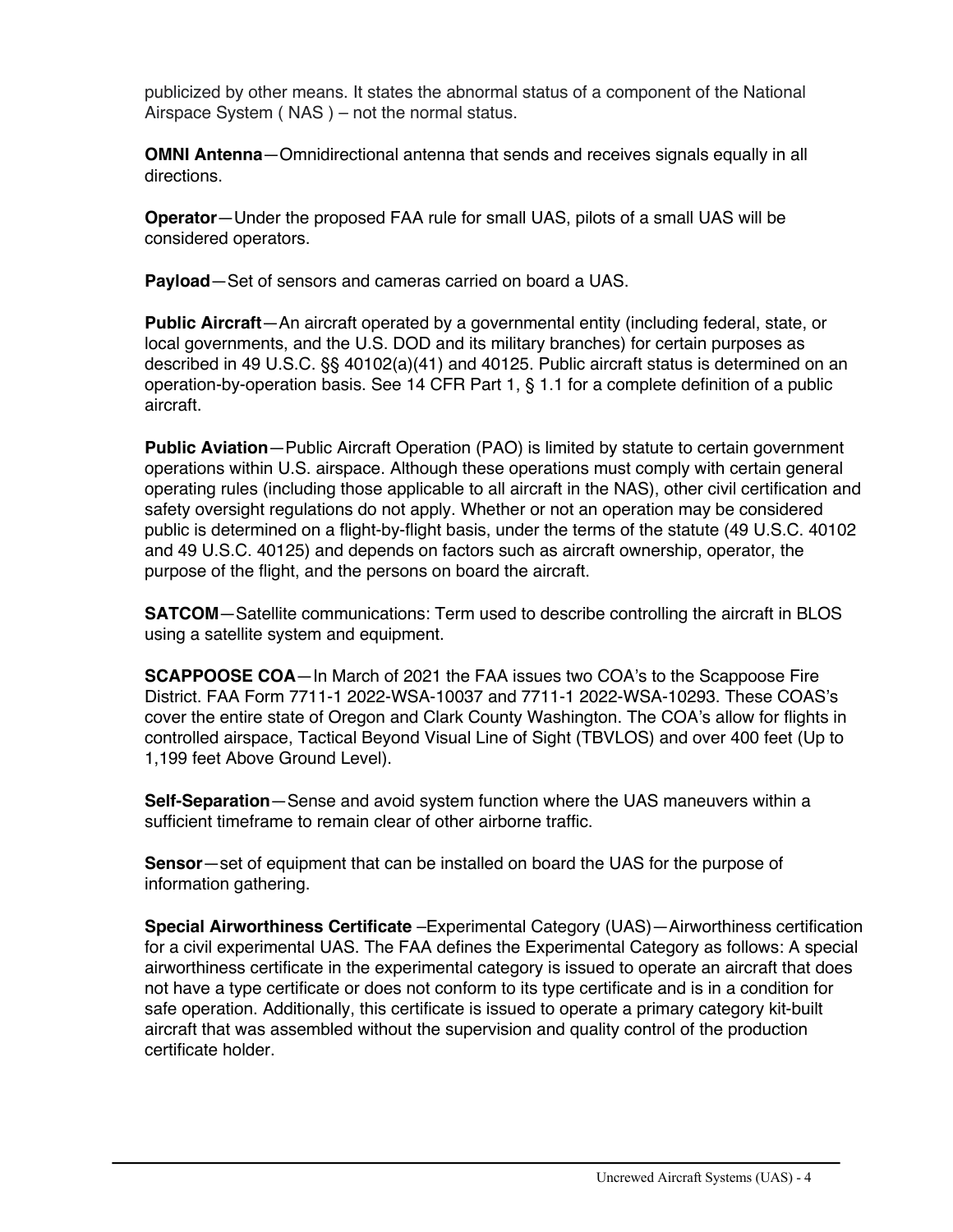**Special Government Interest (SGI)** — First responders and others organizations responding to natural disasters or other emergency situations may be eligible for expedited approval through our Special Governmental Interest ( **SGI** ) process. Operations that may be considered include: Firefighting. Search and Rescue. Law Enforcement.

**Temporary Flight Restriction (TFR)** —Temporary Flight Restrictions (**TFR**) are tools used by the Federal Aviation Administration (**FAA**) to restrict aircraft operations within designated areas.

**Test Range**—A defined geographic area where research and development are conducted. Test ranges are also known as test sites in related documents, such as the FAA's Screening Information Request.

**Unmanned Air Systems Pilot (UASP)**— The Unmanned Aircraft Systems Pilot provides data to tactical and strategic decision makers and is responsible for flying, managing, and coordinating Unmanned Aircraft Systems (UAS) missions on emergency and non-emergency incidents.

**Unmanned Air Systems Manager (UASM)**— The Unmanned Aircraft Systems, Manager is the conduit between an Unmanned Aircraft Systems Pilot (UASP) and an Incident Management Team (IMT) or other governing body. The UASM coordinates the missions with operations, air operations, and planning personnel and is the designated representative for the operation.

**Visual Line-of-Sight**—Unaided (corrective lenses and/or sunglasses exempted) visual contact between a pilot-in-command or a visual observer and a UAS sufficient to maintain safe operational control of the aircraft, know its location, and be able to scan the airspace in which it is operating to see and avoid other air traffic or objects aloft or on the ground.

**Wide Antenna**—Directional antenna, perhaps on a UAS ground data terminal, which sends and receives signals equally distributed in a wide sector of interest with a variety of ranges that are specific to the operation.

# **550.2 POLICY**

It is the policy of this district that any district pilots or pilots contracted by the district adhere to this policy. All pilots shall follow all FAA rules and regulations, ensure proper exemptions have been secured when needed and all reports are compiled for public transparency. This policy will be reviewed every two years. Any mission conducted under the Scappoose Fire COA or under SGI rules, must be in accordance for the Scappoose Fire COA approval or SGI flight. This includes flights in Temporary Flight Restriction (TFR) areas.

# **550.3 RESPONSIBILITIES**

It is the responsibility of the Pilot In Charge (PIC), to follow all FAA regulations, circulars, district policy, district operations guide, and all applicable guidelines when flying on federal and state lands. The PIC is responsible for all pre and post flight checks, accident reporting, Loss Of Signal (LOS) reporting, or any other mishap. The PIC is responsible to check for local TFR's or other requirements of a flight that may be out of the local district. Furthermore, all data collected must be in accordance with the operations guide, Oregon Revised Statues (ORS) and agency retention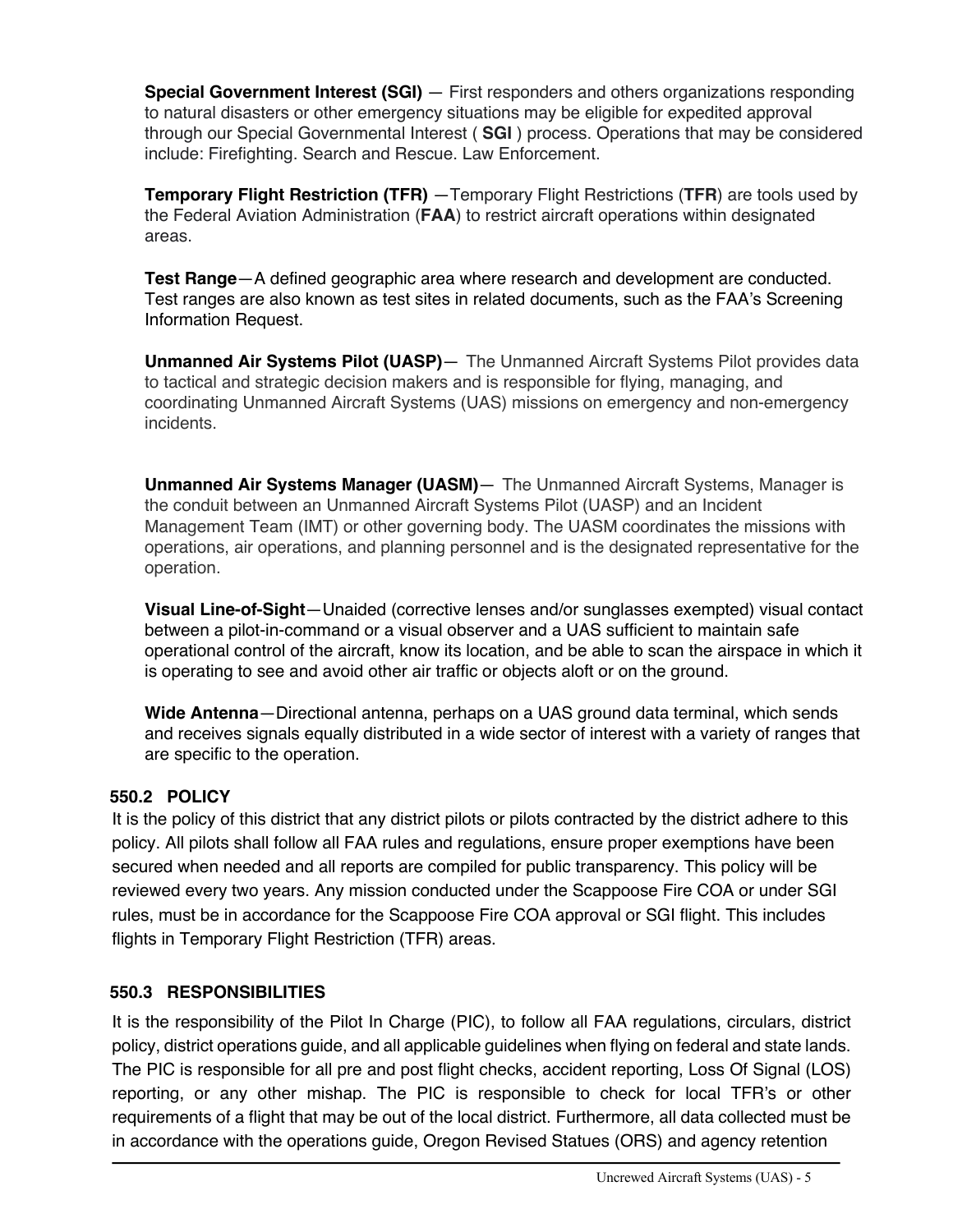policies. If a mission request comes from a Law Enforcement Agency, a Probable Cause Affidavit must be filed with the court having jurisdiction in accordance with ORS.

# **550.4 REPORTING**

Every flight shall be recorded with a flight log. Specific areas of information to be collected include**:**

- o Date
- o Time
- o Location
- o Incident Number or Agency authorizing flight
- $\circ$  Permission of the property owner of where the flight is to occur (Unless this in not possible)
- o Aircraft Number
- o PIC and Certification Number
- o Airspace (What Type)
- o Weather (Visibility, Ceiling, Wind and KP Index) and weather source
- o Pre and Post Flight Checks (Including Battery used)
- o Go / No-Go Checklist
- o Flight Type (Software Controlled, Free Flight, Combined)
- o Software (Programs used for the flight operations)\
- $\circ$  Flight Data (What type of data was collected, was it logged, if evidence, was the evidence logged appropriately.

# **550.5 USE OF INFORMATION COLLECTED**

Data shall only collect information using a sUAS, to the extent that such collection or use is consistent with and relevant to an authorized purpose and shall only be collected, used and stored under the following conditions:

Criminal Cases Fire Investigations Active Fire responses Crash Reconstruction Search And Rescue (SAR) Authorized Mapping Missions **Training** 

Information must be checked for any violations of civil liberties, civil rights and or First Amendment violations. Additionally, any information collected as part of a criminal investigation must be in accordance with OAR and ORS. Consultation with the local District Attorney is advised when in doubt of collected information. Personally Identifiable Information (PII) shall only be stored or kept in circumstance involving a legally authorized investigation. All applicable laws governing investigations shall be followed, including PII.

All data captured shall be stored on a department owned RAID hard drive that is partitioned to provide a redundant backup. All data shall be recorded by date, incident number in a folder for the specific year that the data was captured.

Any information that is captured in an investigation shall be kept on the recording device and logged into evidence (Micro SD Card).

Comply with the Privacy Act of 1974 (5 U.S.C. 552a) in applicable circumstances and prohibit the collection, use, retention, or dissemination of data in any manner that would violate the First Amendment or in any manner that would discriminate against persons based upon their ethnicity, race, gender, national origin, religion, sexual orientation, or gender identity, in violation of law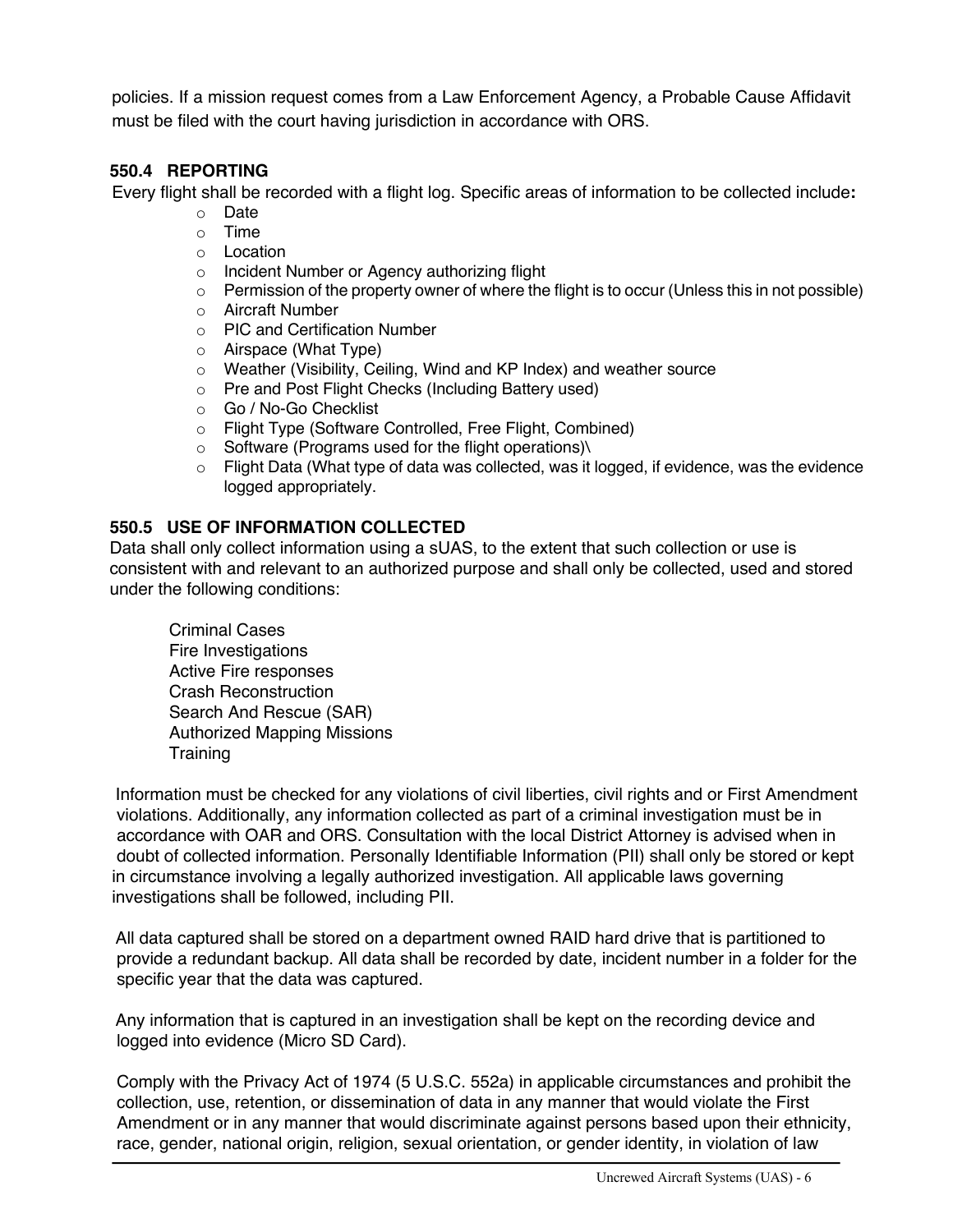#### **550.6 DISSEMINITING INFORMATION COLLECTED**

To promote transparency and foster confidence with the public about UAS operations, all flight logs shall be available to the public for review.

All requests for data sharing must be made in writing and have the approval of the chief. In certain circumstance, the Fire District's attorney may be consulted to ensure accordance with this policy and all applicable laws.

#### **550.7 ACCOUNTABILITY OF UAS OPERATIONS**

UAS operations shall be conducted in accordance with this policy and all applicable rules governing a specific mission or location of a mission. The PIC is accountable for all actions that occur during the flight, up to including the logging and storing of any data collected.

This policy also allows for accountability to the general public in the safe, lawful use of UAS during the course of district operations or requests for flights that are legally authorized. This policy will be posted on the aviation website where the public has access.

#### **550.8 COMPLAINTS**

All complaints regarding a PIC, mission or district UAS must be made in writing to the fire district. The complaint must include a violation of ORS, Federal Aviation Regulation Violations, or district policy violation.

Any complaint that does not contain a standard, rule or law will still be reviewed, however, any decision rendered will be final.

The district shall have a 21-day review period when a complaint is filed. After the review is complete, a final decision by the Fire Chief shall be recorded and be provided to the complainant. The decision shall include any laws or policies violated, corrective action and recommendations that will be implemented to prevent a violation from occurring in the future.

#### **550.9 SHARING DATA WITH OTHER ORIGINAZATIONS / JURISDICTIONS**

Any information collected during an incident or special request from another entity shall be made available to that entity as long as that information is not subject to PII.

Information collected that may contain PII, shall not be retained for more than 180 days, unless retention of the information is determined to be necessary to an authorized mission of the retaining agency. Additionally, the information retained bust be done using a system of records covered by the Privacy Act.

Information that is part of an ongoing investigation shall not be shared or released unless it is specific to the investigation activities and the outside agency(s) requesting the data. Members of the public or media seeking to obtain information obtained with a UAS that is part of an investigation, must obtain a court order before the district will release such information and conform to all applicable laws, regulations and policies.

#### **550.10 TRANSPARENCY OF UAS OPERATIONS**

The District will make this policy available to the public. This policy will be posted on the public facing aviation website.